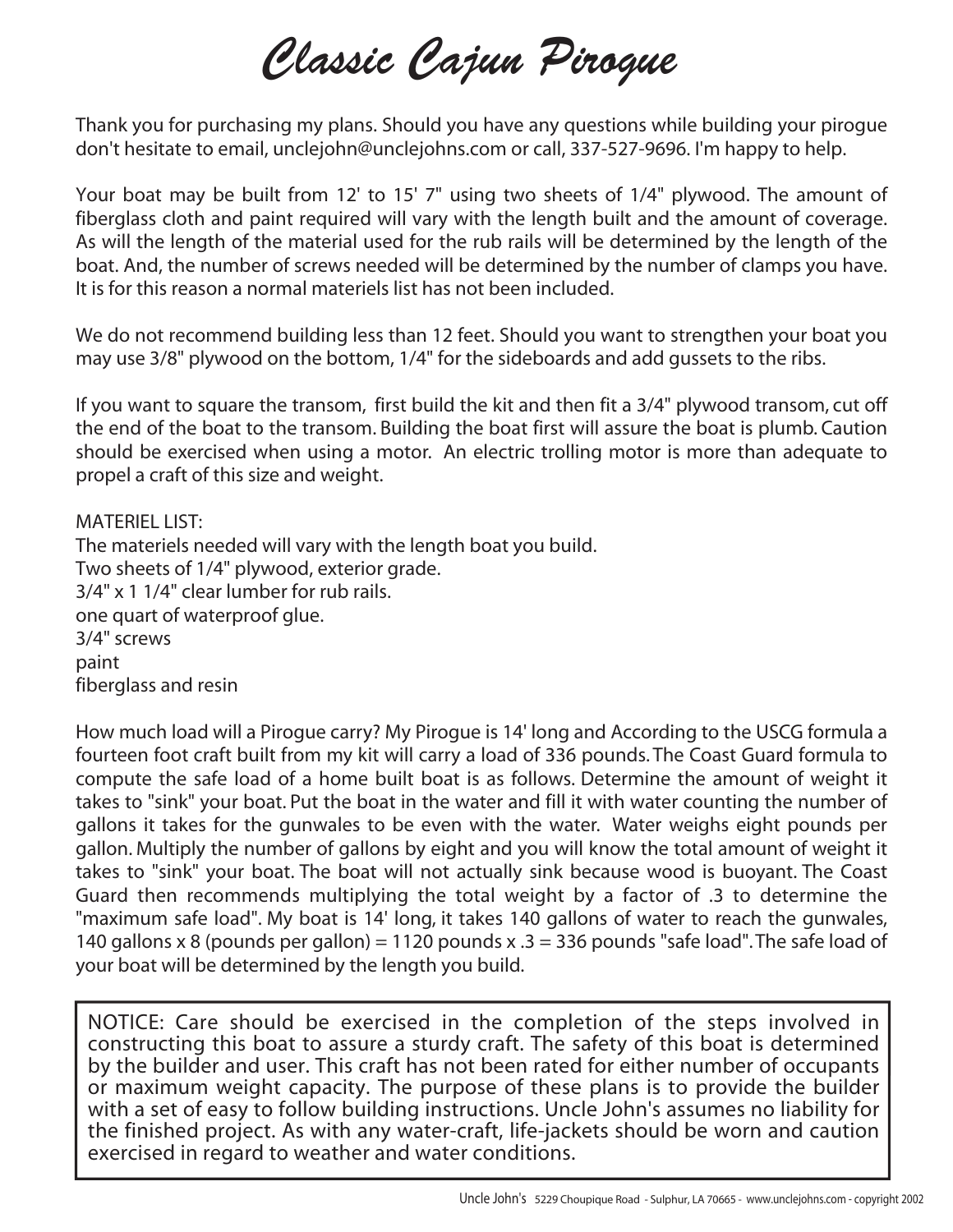## Sheet  $#2 \sim$  getting Started,

By following these simple steps you can be confident that you will successfully build a serviceable boat which will serve you well for years. Take your time, do not "make" things complicated. The strength and durability of your boat will be in the finishing. Fiberglass both sides of all seams and joints, use a quality paint and never store your boat in contact with the ground.

Paint: Epoxy must be protected from sunlight or it will degrade. Painting is easy and durable. 100% acrylic exterior latex (water based) house paint works well. It is economical, fast drying and very durable. Water based paints generally stick well to epoxy where some oil based paints have adhesion problems and often require more preparation. If you wish to stain your boat and use a clear finish you should use a water or alcohol and not oil based stain. Allow the stain to dry thoroughly before applying the resin. A good marine varnish will protect the epoxy and show the beauty of the wood.

Plywood: The basic difference between most marine plywood and exterior plywood is that marine plywood does not contain voids. Both contain essentially the same glues. Taping the seams and edges with fiberglass will effectively seal the edges. Exterior plywood is considerably more economical and is a standard stock item at lumberyards. We have had good results with both A/C fir and B/C pine. Lauan mahogany is used by many small boat builders. Lauan is pretty, easy to work with and very economical.

Glue and fasteners: There are numerous waterproof and water resistant glues on the market. For the most part, glues, nails and screws hold the structure together prior to tapeing the seams with fiberglass. Once the seams are taped, the fiberglass will provide a strong waterproof joint. For this reason, the type of glue is of less importance than tapeing both sides of all seams and joints with fiberglass.

#### cutting the side boards and bottom

Cut the side boards and bottom pieces from two sheets of 1/4" plywood.

| 10" | (sideboard) |  |
|-----|-------------|--|
| 10" | (sideboard) |  |
|     | (bottom)    |  |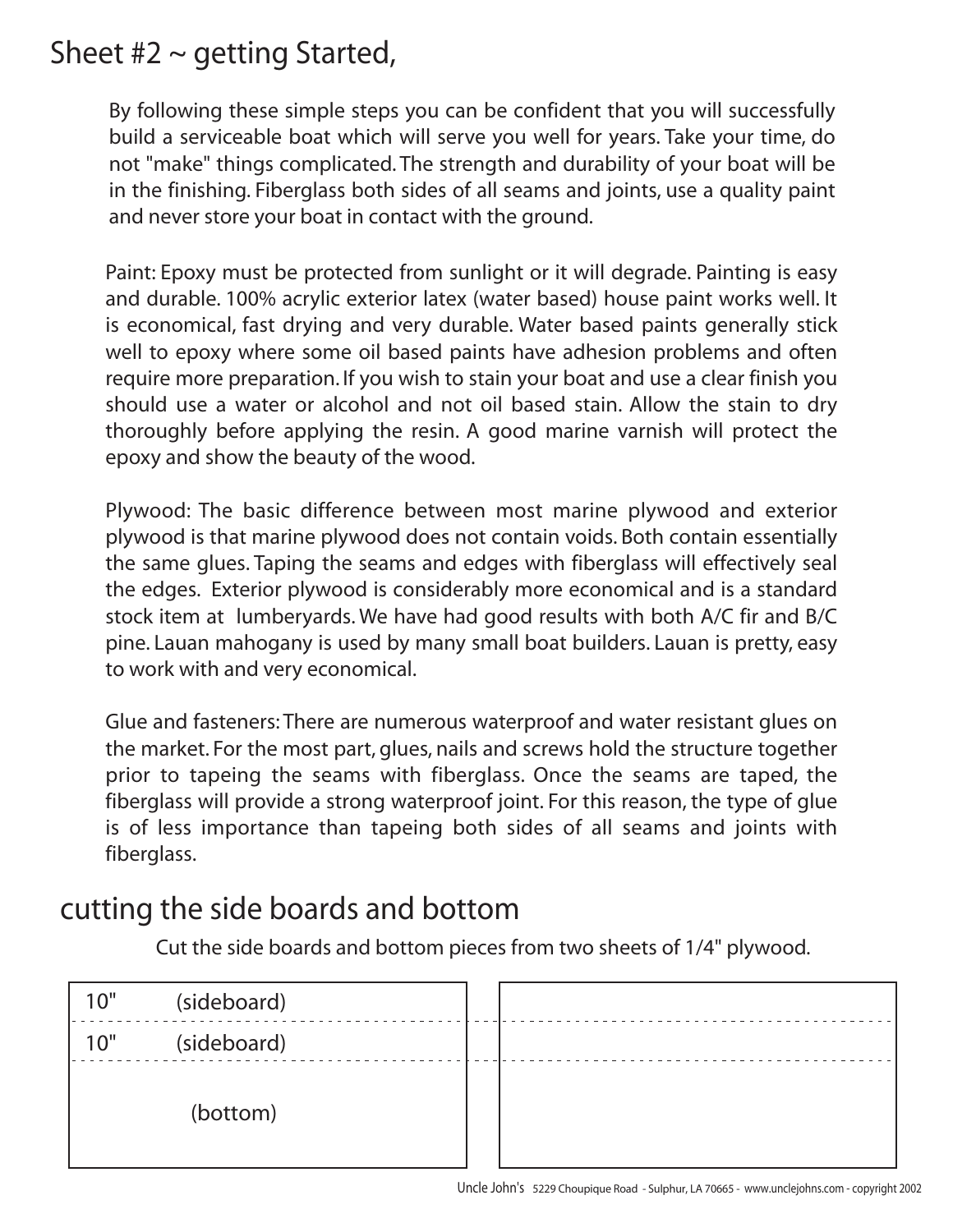# Sheet  $#3 \sim$  joining the sideboards and bottom

Scarf all of the pieces of the same width at the same time. By doing them all at the same time, they will all have the same angle. Stack the pieces offsetting each from the one below by 2". A piece of scrap placed on top will aid in achieving a smooth bevel. Tacking the pieces to a flat work surface will stabilize the pieces while you are scarfing. (#1) Place the first piece on the work surface and tack it down at least two and one half inches from the end. (#2) Place the second piece on top offsetting by 2" and tack it down. The tacks should be placed so as not to be in the area that is to be worked. (#3) Continue to stack the pieces as shown . (#4) Using an electric plane, belt sander, random orbit sander or even a piece of coarse sandpaper wrapped around a piece of two by four "grind" the pieces until a smooth surface is achieved .



#### using a butt joint

Some individuals prefer to use a butt joint. Quicker and easer but not a pretty and more difficult to hide. To use a butt joint, simply butt the two ends together and fiber glass both sides with four to five inches of cloth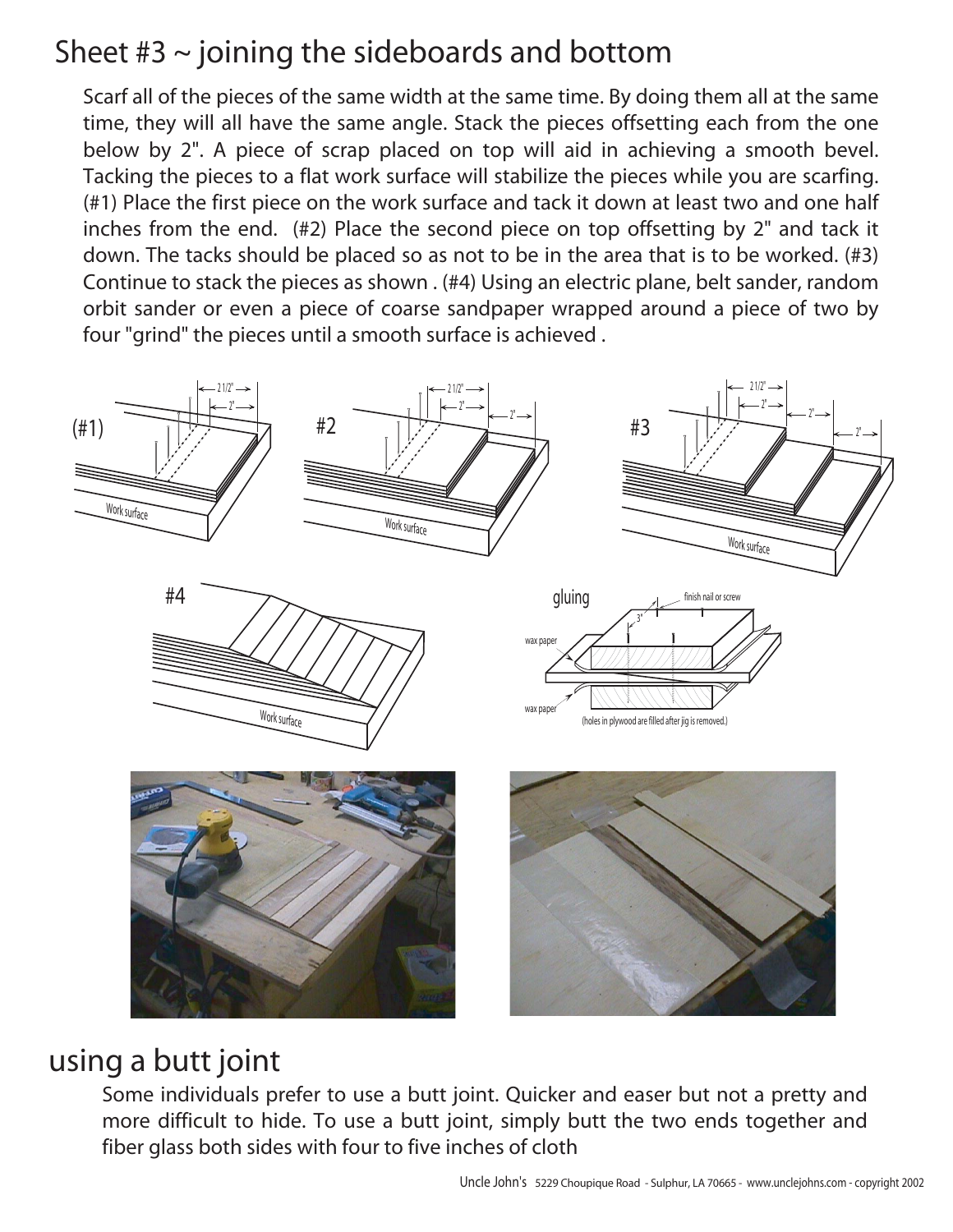## Sheet  $#4 \sim$  cutting the stems

The stems which are the single most critical pieces must be cut with care on a table saw. Start with " x " stock, follow the setup steps carefully. After each "cut #1" is made, the piece is turned end for end then "cut #2" is made. In "setup #1" the distance between the fence and the blade should be such that the lower edge of the " x " stock is not cut but used as the guide when setting the fence. Care must be exercised when cutting, as material is removed the piece will tend to twist. This may be prevented by inserting pieces the thickness of your saw blade into the kerf. This is normally not needed until step #2, cut #2. Minor adjustments in setup step #3 may be necessary to compensate for blade thickness. You will need two stems.

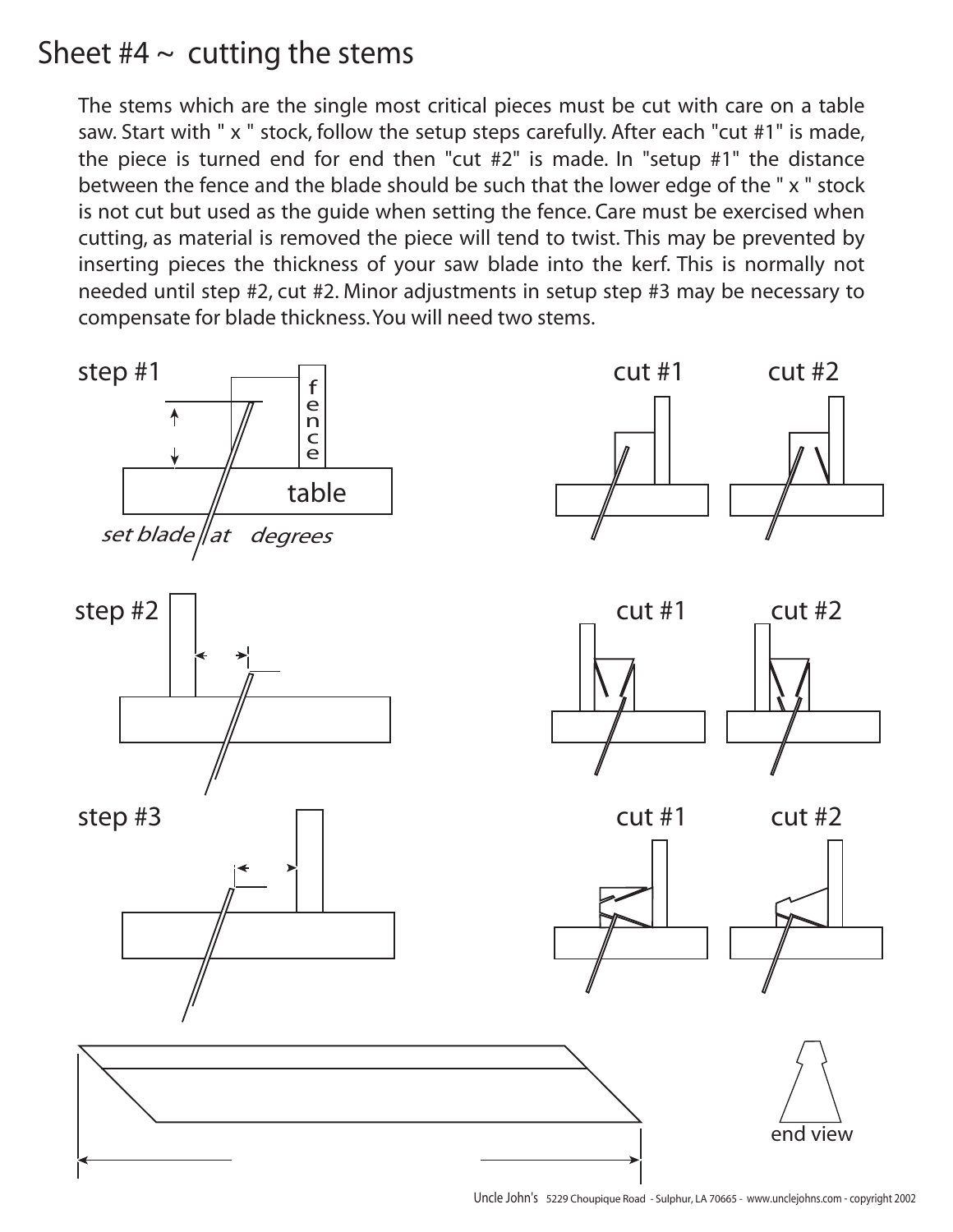#### Sheet  $#5 \sim$  attaching the side boards

Cut sideboards to length with a degree angle on each end. (see fig. #1). Stacking the sideboards and cutting both at the same time will assure identical lengths. The length of the boat will be determined by length of sideboards. We do not recommend building less than 12 feet.



Align stems and sideboards as shown in fig. #2. Attach sideboards to stems in sequence (steps 1 through 3 shown below) using both a waterproof glue and four " screws on each side of the stem. It is common to remove the screws after the glue has cured and fill the holes. The compound angles of the stems will cause the sides to bow outward and upward creating a rocker (or bow in the bottom).

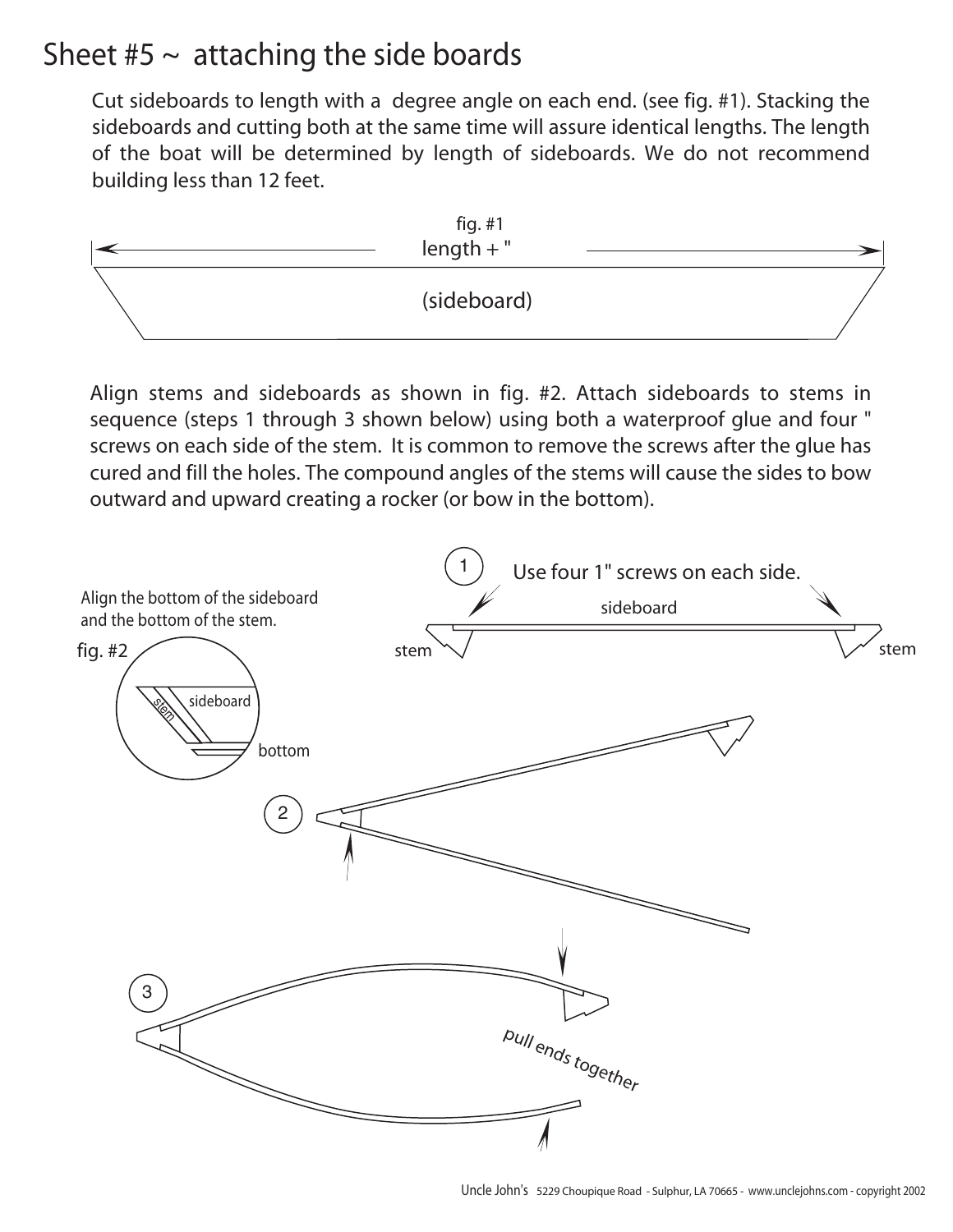### Sheet  $#6 \sim$  building the rib sets

Rib sets A and C are identical, the uprights are beveled seven and one half degrees to fit the angle formed by the sideboards. The rib sets are constructed from 3/4" x 1 1/4" stock. Gussets may be added to the joints for increased strength. Should you choose to increase the height of the sideboards or the width of the bottom, adjust the lengths perportiantily as needed.

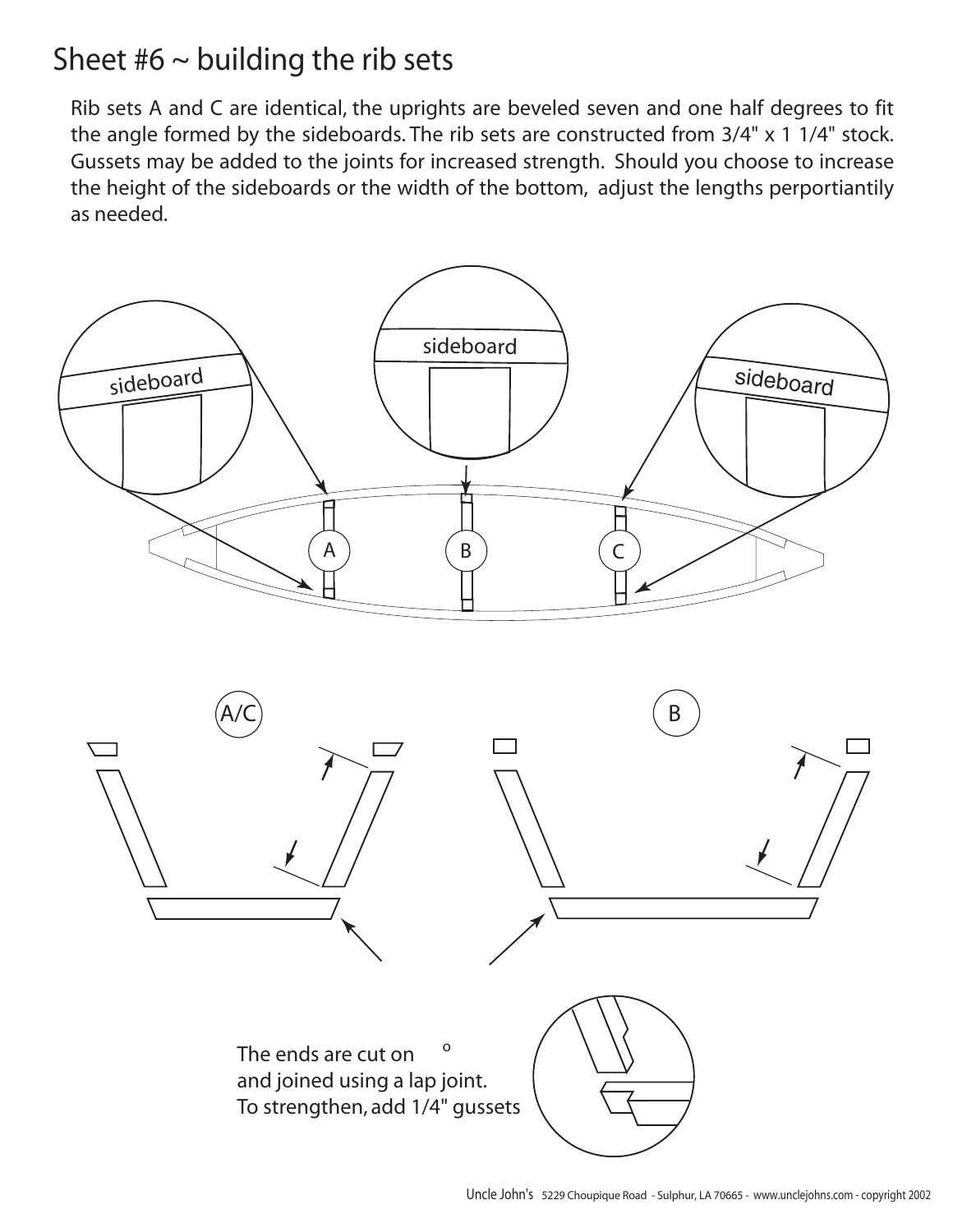## Sheet  $#7 \sim$ attaching the rib sets

If you use three standard rib sets, your boat will have a 25" bottom width. Should you wish to widen your boat use four rib sets. One "A", two "B" and one "C".

Three rib sets: Attach wide rib set "B" in the center of hull (fig.#1) aligning the bottom of the sideboards as shown (fig. #2), glue and fasten with 1" screws. Rib set "A" is beveled forward, rib set "C" is beveled aft.



Four rib sets: When using four rib sets insert rib sets "B" between the side boards and position them so as to create a smooth curve in the side boards. Your "eye" will tell you when they are in the correct position. After positioning "B" rib sets, position the "A" sets. You can control the width by positioning the "B" sets, the father apart, the wider the bottom.



Attach rub rails with " screws, spaced " apart. Use " x " clear (no knots) for the rub rails. Attaching the rub rail will stiffen and shape the boat. Begin in the middle of the boat and work to each end.

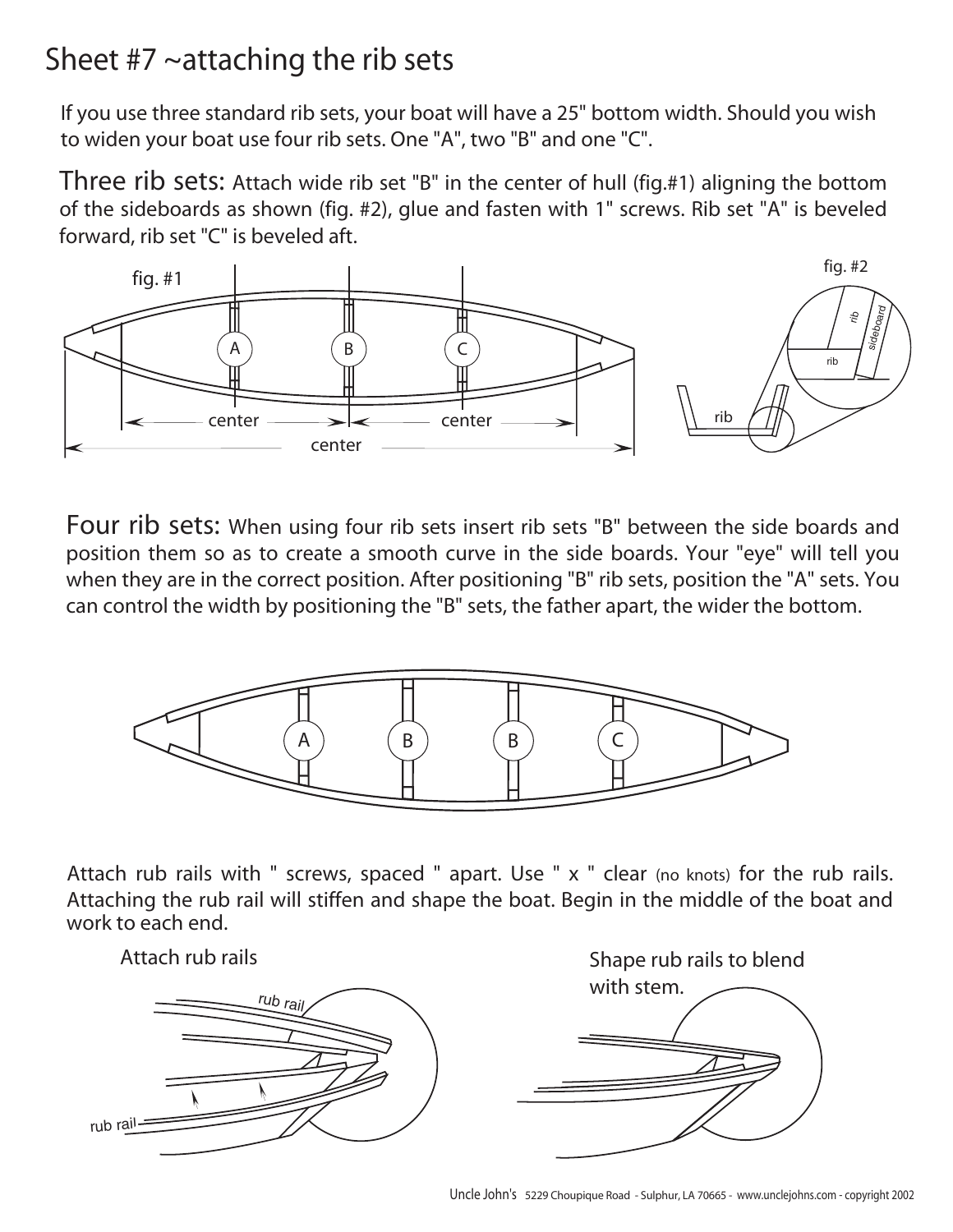#### Sheet #8 ~attaching the bottom

Turn boat upside-down, tack bottom in place and mark hull shape, add ¼" all around fig #5, remove and cut bottom to shape. Replace bottom and glue in place. Trim bottom flush with sideboards fig.#6 and ease the edge, (fig. #7). When attaching bottom it should be remembered that the strength will come from fiber glassing the seams inside and out, not from the glue or fasteners.

 Using brads or small nails when attaching the bottom to the sideboards can prove to be difficult. The easiest method to attach the bottom is to use what I generally refer to as the "glue and stack" method. Put the glue on the bottom of the sideboards and ribs, put the bottom in place and "stack" weight on top to hold the bottom in place until the glue is set. However, using screws into the rib bottoms is recommended. The main purpose of the glue is to hold the parts in place while the bottom is "faired" to the sideboards prior to fiber glassing. The fiberglass will "lock" the boat together and seal the seams.



FINISHING. For maximum durability the entire hull could be covered with 6 oz. cloth.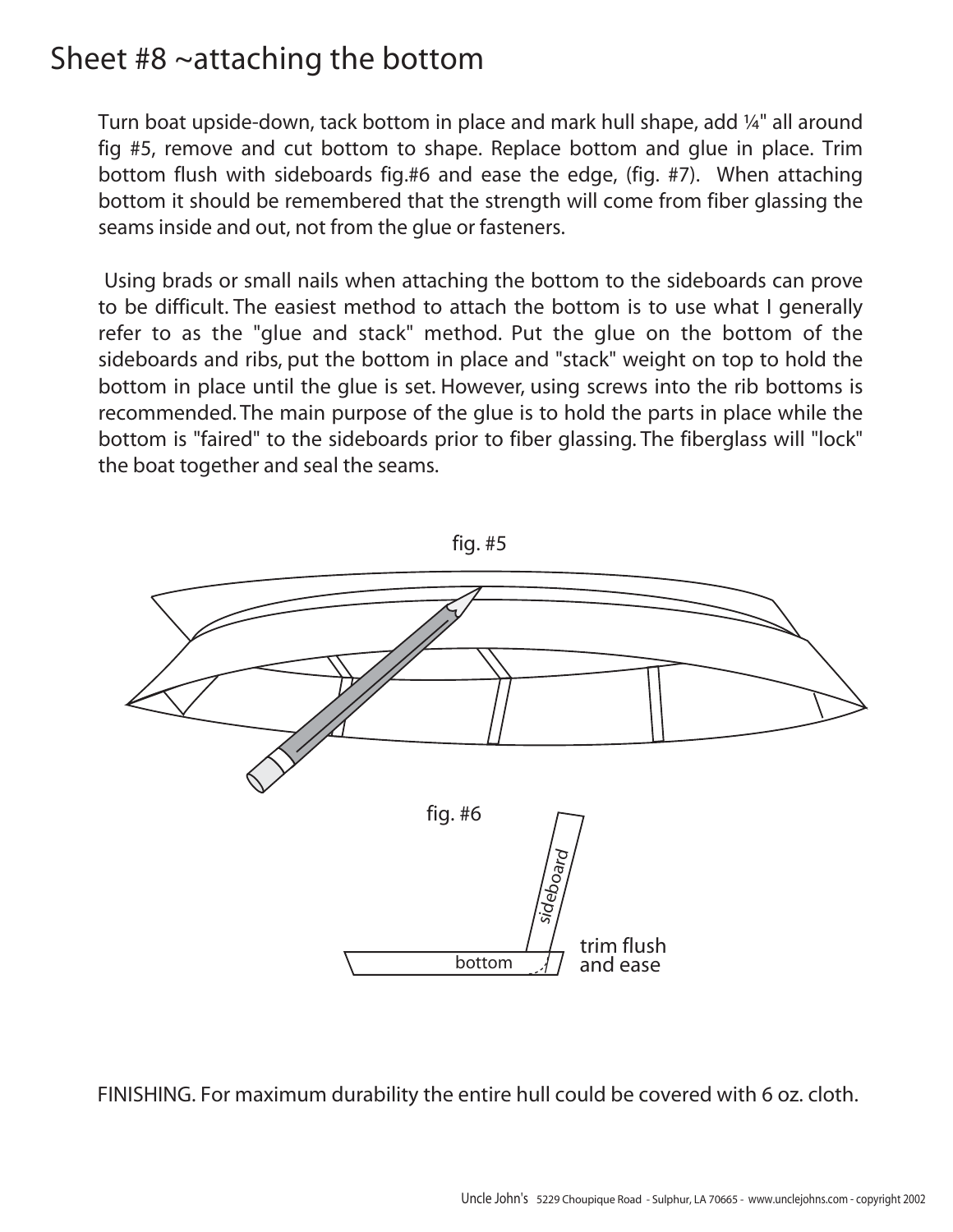# Sheet  $#9 \sim$  fiber glassing the seat units

 If you wish to stain your boat and use a clear finish you should use a water or alcohol and not oil based stain. Allow the stain to dry thoroughly before applying the resin. All seams and joints should be fiber glassed inside and out with 3" wide 6 oz. cloth for strength and to seal the edges. Epoxy resin is the best, polyester is the most economical and the easiest to obtain. Polyester resin can be found lumberyards and auto parts stores. A good source for epoxy may be found from www.raka.com



Use a tongue depressor to create a cove on the inside seams with a mixture of fiberglass resin mixed with filler or fine sawdust.



Paint resin on the area to be glassed. If you use polyester resin, for the first application, add one tablespoon of acetone to each ounce of resin, thinning the resin to increase penetration into the wood fiber and holding strength. This is not necessary when using epoxy and is only for the first coat using polyester.



Put cloth in place and saturate with resin. When the cloth is saturated it will become virtually invisible. It is important to saturate the cloth but not to the extent to "float" the cloth off the surface. The texture of the weave may be floated with a second coat of resin. Overlap cloth by 2" where needed.



4th.  $\mathcal{A}$  After the resin has cured, puncture any bubbles and re-glass. The edges of the cloth may be feather on by sanding to blend the cloth into the wood.

Taping the seams on both sides is the minimum recommended, the most common is to cloth the seams and joints on the inside and cloth the entire bottom on the outside. Painting the entire boat with resin prior to finishing is highly recommended.